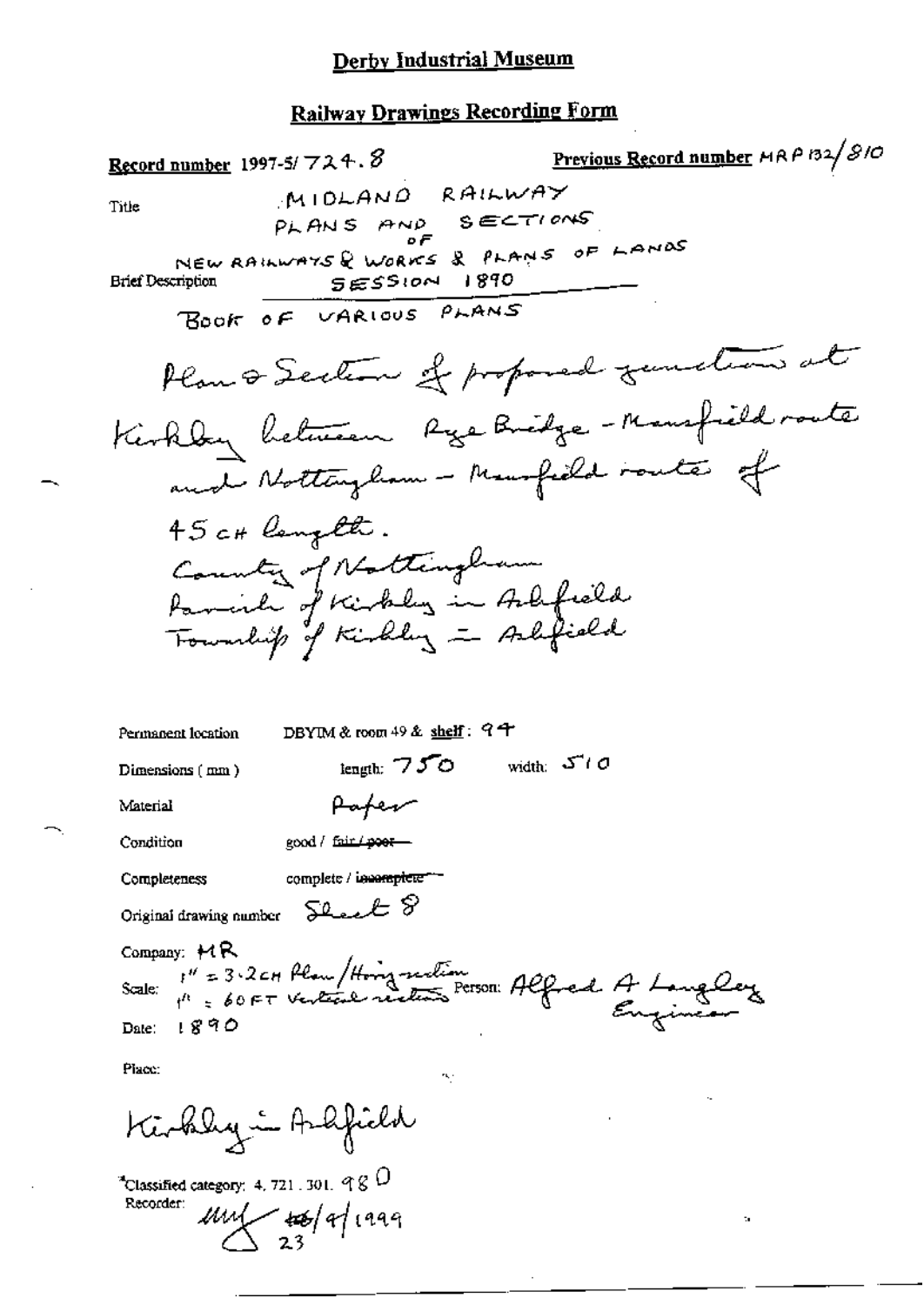#### Derby Industrial Museum

### **Railway Drawings Recording Form**

Previous Record number MRP132 497 Record number 1997-5/449, b MIOLAND RAILWAY SESSION 1890 Title KIRKBY CURVE **Brief Description** Plan & vertical rections of proposed

| Permanent location | DBYIM & room 49 & shelf: $78$ |                  |
|--------------------|-------------------------------|------------------|
| Dimensions $(mn)$  | length: $765$                 | width: $\leq$ 10 |

Dimensions (mm)

Material

Popen good / fair / poor

Condition

Completeness

complete / incomplete

Original drawing number  $\sum_{n=1}^{\infty}$ 

Company: PLR

Scale: Plan & Hong Senting  $l'' = 70 \text{YAROS}$ <br>Scale: Vent receiver  $l'' = 60 \text{PEET}$ Person: Date: CR Nov 1889

Place:

Kirkby in Andfield

Classified category: 4, 721, 301,  $\mathcal{GP} \subset \mathcal{SD}$ Recorder:  $17/3/1998$